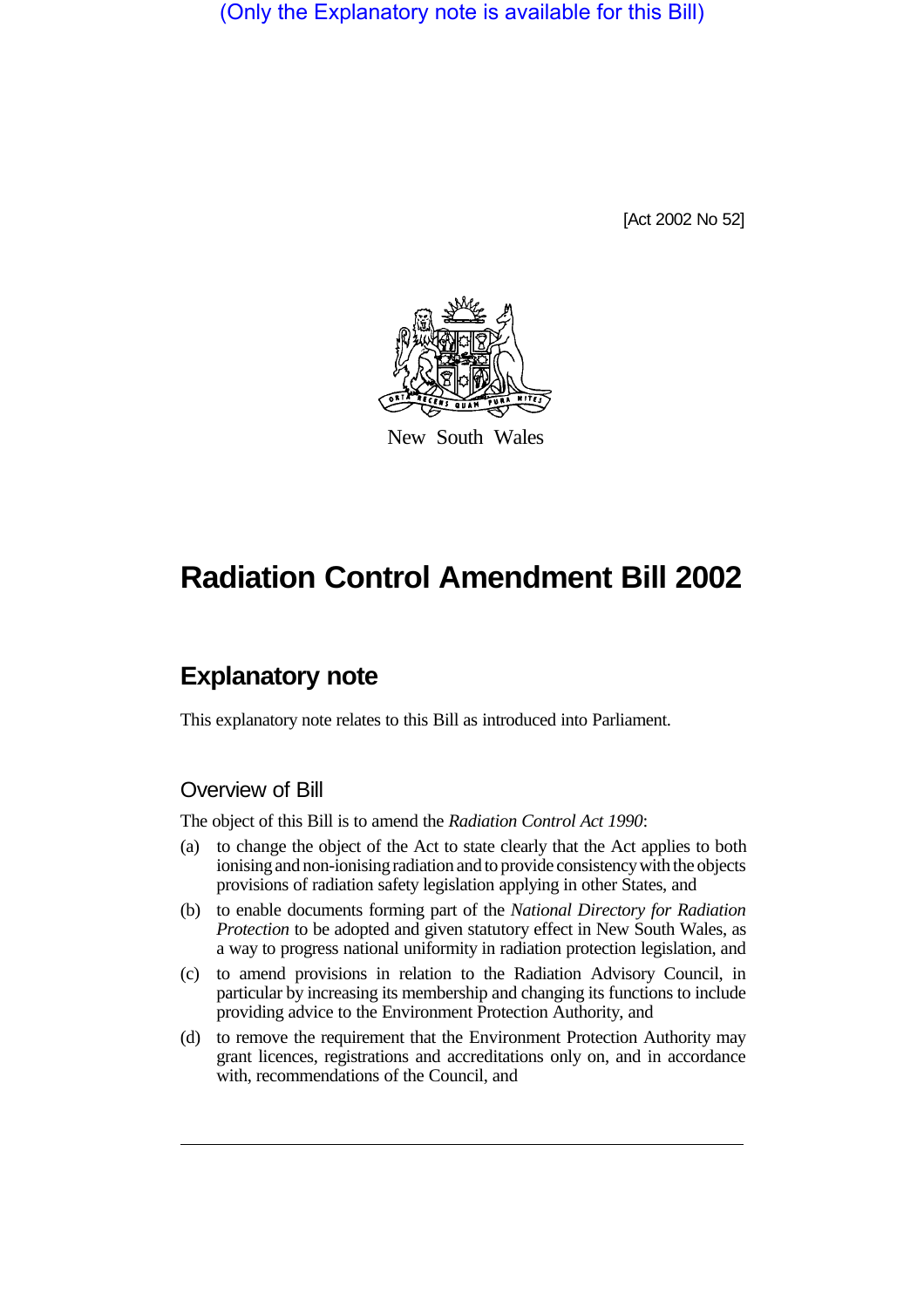Radiation Control Amendment Bill 2002 [Act 2002 No 52]

Explanatory note

- (e) to replace the definition of *environment* to achieve consistency with the *Protection of the Environment Operations Act 1997*, and
- (f) to provide for the Act to be reviewed as soon as practicable after 10 years from the commencement of Schedule 1 [36] to this Bill.

#### Outline of provisions

**Clause 1** sets out the name (also called the short title) of the proposed Act.

**Clause 2** provides for the commencement of the proposed Act on a day or days to be appointed by proclamation.

**Clause 3** is a formal provision giving effect to the amendments to the *Radiation Control Act 1990* set out in Schedule 1.

**Clause 4** is a formal provision giving effect to the amendments to the *Radiation Control Regulation 1993* set out in Schedule 2.

# **Schedule 1 Amendment of Radiation Control Act 1990**

**Schedule 1 [1]**replaces the object of the principal Act in section 3 to clarify that the Act applies to both ionising and non-ionising radiation and provide consistency with similar legislation in other States.

**Schedule 1 [2]** replaces the definition of *environment* in the section 4 (1) of the principal Act to achieve consistency with the more contemporary definition in the *Protection of the Environment Operations Act 1997*.

**Schedule 1 [4], [5], [8], [12] and [25]** amend provisions of the principal Act to omit references to temporary licences. The Environmental Protection Authority (the *Authority*) is no longer to have the authority under section 6 of the principal Act to grant temporary licences.

**Schedule 1 [5], [6], [7], [9]–[11], [13]–[17], [19] and [21]** amend provisions of the principal Act providing for the granting of licences, registration of radioactive sources and certain apparatus and premises, and accreditation of persons. Currently the principal Act provides that the Authority may grant a licence, registration or accreditation only on the recommendation of the Radiation Advisory Council. The amendments remove those requirements. **Schedule 1 [32] and [33]** amend section 30 to make consequential amendments to the functions of the Council and **Schedule 1 [35]** makes a consequential amendment to section 39 which provides for exemptions from the operation of the principal Act.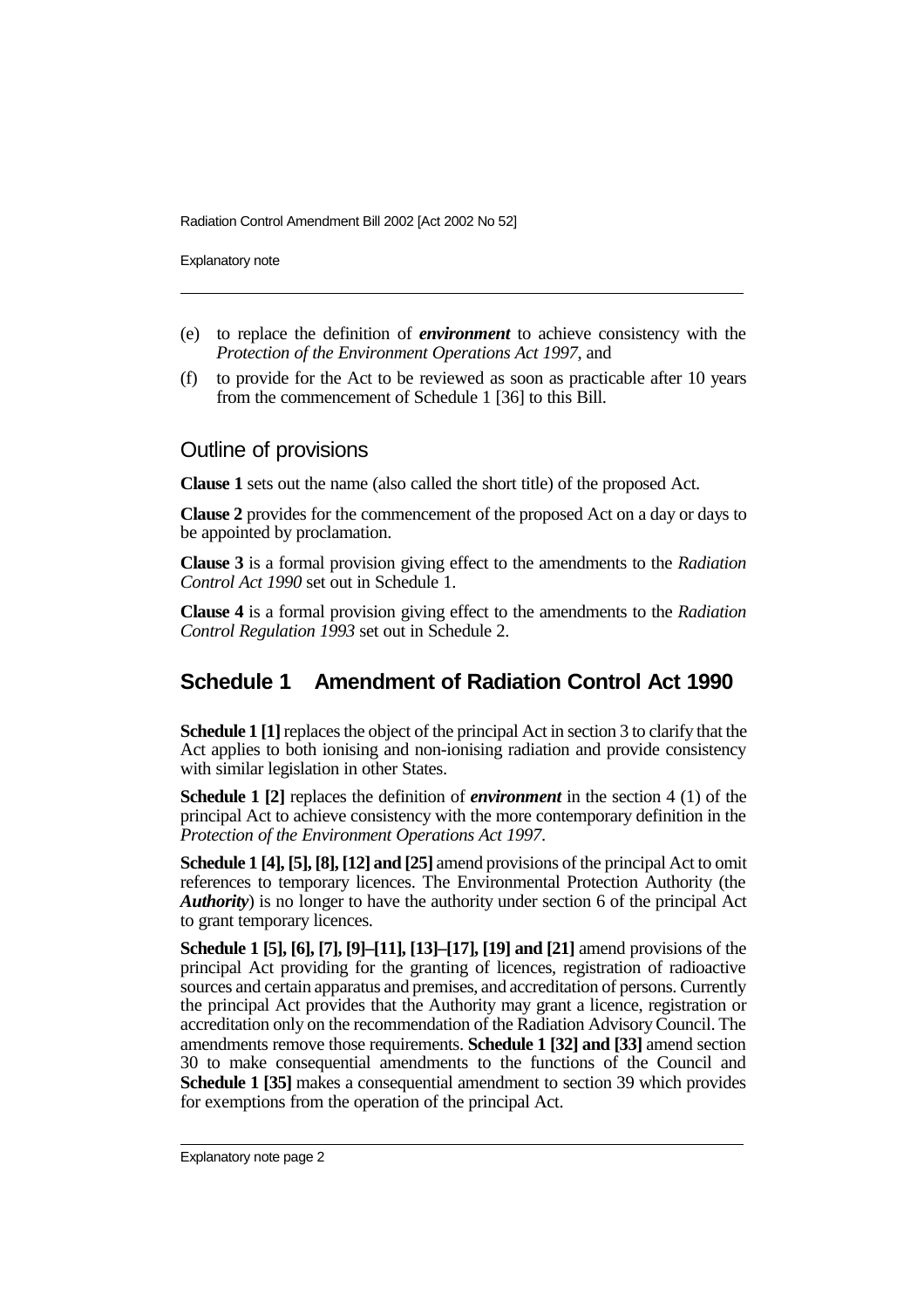Radiation Control Amendment Bill 2002 [Act 2002 No 52]

Explanatory note

**Schedule 1 [20]** inserts proposed section 9A into the principal Act. Proposed section 9A provides that the Environment Protection Authority may seek, and take into consideration, the Radiation Advisory Council's advice before making a decision under sections 6–9 or 10A about the granting of a licence, registration or accreditation, or the variation of a licence or accreditation.

**Schedule 1 [22]** inserts proposed section 10A into the principal Act. Proposed section 10A provides for the variation of licences and accreditations by the Authority. A licence or an accreditation may be varied only on the application of the holder of the licence or accreditation and only if the Authority is satisfied of certain matters relating to the knowledge or expertise of the holder of the licence or accreditation.

**Schedule 1 [23] and [24]** amend section 11 of the principal Act, which deals with the terms of licences, registrations and accreditations, to insert references to varied licences and accreditations.

**Schedule 1 [26]** amends section 14 of the principal Act to create a right of appeal to the District Court for a person refused a variation of a licence or accreditation.

**Schedule 1 [27]** replaces references to the Council in section 18 with references to the Authority. As a result of the amendments, the Authority and not the Council hears submissions on notices.

**Schedule 1 [28]** amends section 18 of the principal Act to provide that as soon as practicable after an authorised officer issues a notice to a person in respect of noncompliance with the Act or a licence or registration, or in respect of unnecessary exposure to or contamination by radiation, the Authority must advise the Council about the notice.

**Schedule 1 [29]** amends section 29 of the principal Act to increase the membership of the Radiation Advisory Council from 14 to 16 members. **Schedule 1 [31]** amends the principal Act to provide that the 2 additional members are to consist of an officer of the WorkCover Authority and a person with expertise in naturally occurring radioactivity. **Schedule 1 [30]** updates a reference to the membership of the Council by replacing the requirement for a member of the Council to be a radiotherapist with a requirement for one of the members of the Council to be a radiation oncologist. **Schedule 1 [39]**makes a consequential amendment to clause 9 of Schedule 1 to increase the number of members required to form a quorum at a meeting of the Council. **Schedule 1 [38]** updates the terminolgy used in clause 5 of Schedule 1.

**Schedule 1 [34]** inserts proposed section 37 into the principal Act. Proposed section 37 provides for the adoption by the Environment Protection Authority of documents forming part of the *National Directory for Radiation Protection*.